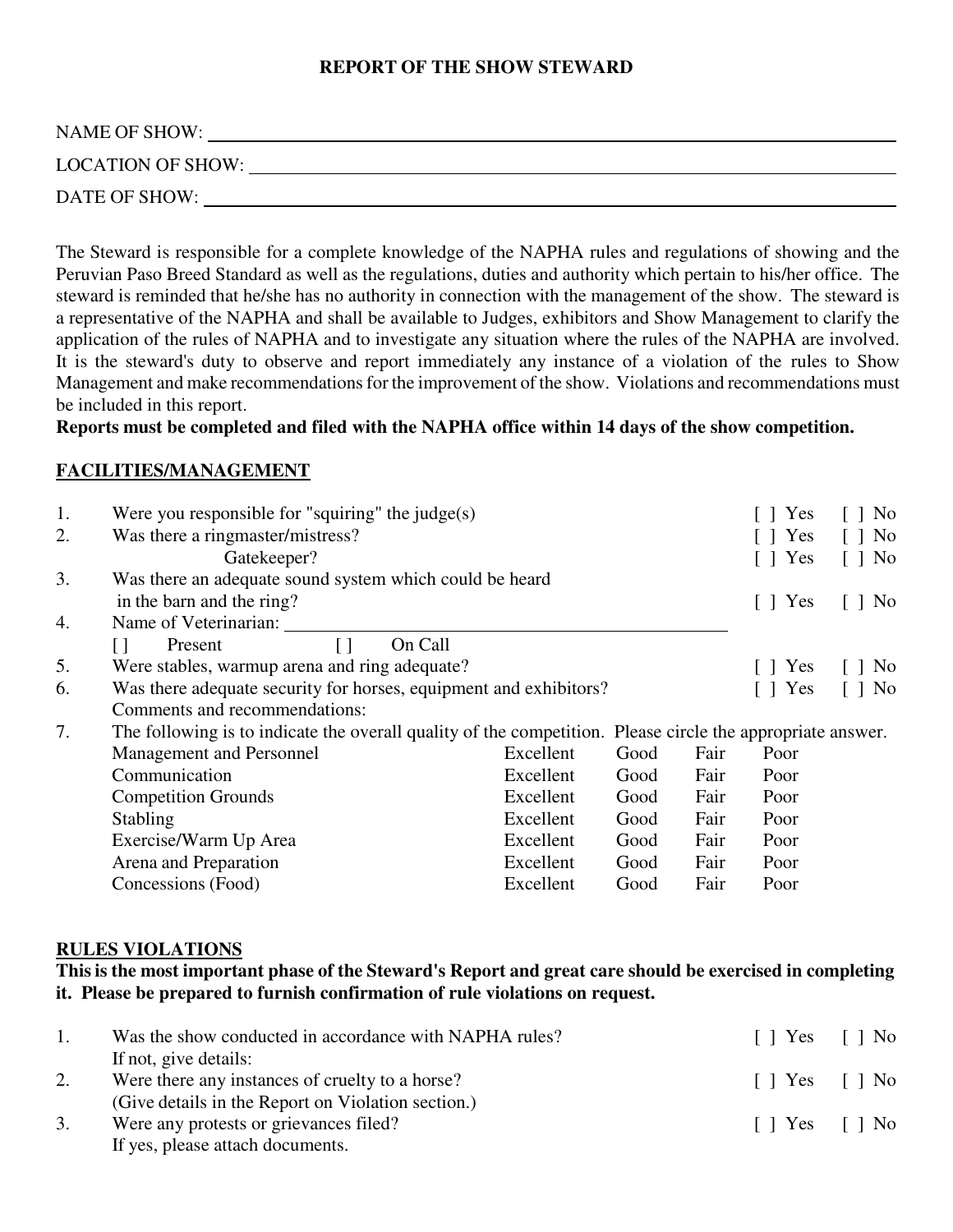| 4. | Were there any horses administered a forbidden substance?        | $\lceil$   Yes $\lceil$   No |  |
|----|------------------------------------------------------------------|------------------------------|--|
|    | If so, attach proper veterinary reports regarding this matter or |                              |  |
|    | give details in the Report on Violation section.                 |                              |  |
| 5. | Were hooves in accordance with NAPHA rules?                      | $\lceil$   Yes $\lceil$   No |  |
| 6. | Were there any reported instances of drug use, violence and/or   |                              |  |
|    | excessive drinking by any owners, trainers or riders?            | $\lceil$   Yes $\lceil$   No |  |
|    | If so, give details in the Report of Violation section.          |                              |  |

# **REGISTRATION**

| 1. | Were all entry blanks signed?                                       | $\lceil \ \rceil$ Yes | $\lceil \ \rceil$ No |
|----|---------------------------------------------------------------------|-----------------------|----------------------|
| 2. | Were all Junior Exhibitor releases signed?                          | $\lceil \ \rceil$ Yes | $\lceil \ \rceil$ No |
| 3. | Were all horses correctly entered?                                  | $\lceil \ \rceil$ Yes | $\lceil \ \rceil$ No |
|    | (Full and correct name, registration number, owner, sex, etc.)      |                       |                      |
| 4. | Any suspended horses or owners allowed to show?                     | $\lceil \ \rceil$ Yes | $\lceil \ \rceil$ No |
| 5. | Did all amateurs have declarations on file?                         | $\lceil \ \rceil$ Yes | $\lceil \ \rceil$ No |
| 6. | Were proper Horse Registration papers                               | $\lceil \ \rceil$ Yes | $\lceil \ \rceil$ No |
|    | provided by owners?                                                 |                       |                      |
| 7. | Were all health requirements met?                                   | $\lceil \ \rceil$ Yes | $\lceil \ \rceil$ No |
| 8. | Were there any misrepresentations of a horse or riders eligibility? | $\lceil \ \rceil$ Yes | $\lceil \ \rceil$ No |
|    | If yes, under separate cover, indicate the violation and whether or |                       |                      |
|    | not a charge or protest was filed.                                  |                       |                      |

# **COMMENTS AND RECOMMENDATIONS ON ANY OF THE ABOVE EXCEPTIONS:**